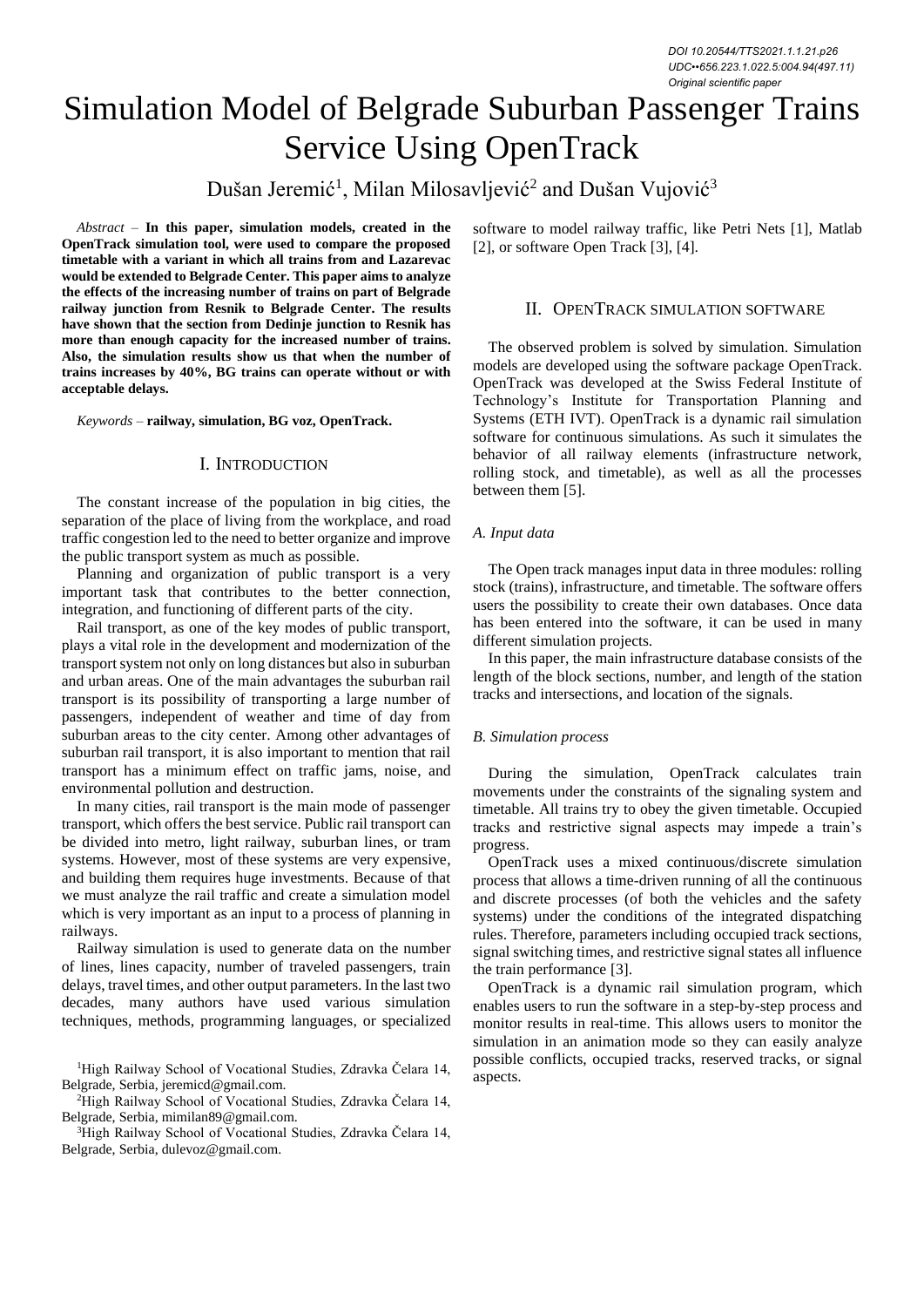## *C. Output data*

One of the major benefits of using an object-oriented language is the great variety of data types, presentation formats, and specifications that are available to the user. After a simulation run, OpenTrack offers some evaluations, and software can analyze and display the resulting data in the form of diagrams, train graphs, occupation diagrams, and statistics [6]. Similarly, users can choose to model the entire network or selected parts, depending on their needs.

## III. MODEL FORMULATION

To provide better services to public transport in Belgrade, following the example of other European cities, the city of Belgrade, in cooperation with the "Železnice Srbije", in 2010. implemented project "City railway - BG voz, new public transport" [7]. Over the past six years, this railway suburban system has been constantly upgraded with the introduction of new and the extension of existing lines.

Nowadays, in Belgrade suburban rail service operates four lines which operate from: Batajnica to Ovča (line 1), Resnik to Ovča (line 2), Belgrade Center to Mladenovac, and a new line from Belgrade Center to Lazarevac. On this line, some of the trains are planned to overlap existing service between Belgrade Center and Resnik while others terminate in Resnik with possible connections to Ovča – Resnik trains. The total number of trains that operate on this line is 12.

In this paper we create two different models: the first model considers the current state and provided number of trains and rail traffic organizations. The second model considers the abolition of all trains from Resnik to Lazarevac and running new 34 trains from Lazarevac to Dedinje junction. This state gives an opportunity in the traffic planning process, whether trains will run to Ovča or Belgrade Center. In the newly built timetable, trains on line 4 run every hour without conflicts with other trains on the observed section from Resnik to the Dedinje junction (Belgrade Center).

Both models were created using current data with some approximations and 2019/2020 timetable. The total number of trains in the first model is 187 and 209 trains in the second model. The total number of trains in both models (variant 1 and variant 2 represent models) are given in Table 1 [8].

TABLE I TOTAL NUMBER OF TRAINS IN BOTH VARIANTS

| <b>Train Category</b> |        | Line detail                     | V1       | V2       |
|-----------------------|--------|---------------------------------|----------|----------|
| Freight train         |        | Domestic & international trains | 98       | 98       |
| Passenger             |        | Domestic & international trains | 38       | 38       |
| BG voz                | line 1 | Ovča - Batajnica                | $\Omega$ | 0        |
|                       | line 2 | Resnik - Ovča                   | 29       | 33       |
|                       | line 3 | <b>BG Centar - Mladenovac</b>   | 6        | 6        |
|                       |        | <b>BG Centar - Lazarevac</b>    | 2        | 34       |
|                       | line 4 | Ovča - Lazarevac                | 4        | 0        |
|                       |        | Resnik - Lazarevac              | 6        | $\Omega$ |

Some dead-end tracks were not included in the model, and train speeds were used from the current timetable. The graphic representation of both models is the same and is shown in figure 1.



Fig. 1. Stations Rakovica and Resnik in OpenTrack models

The motivation for this paper is the need to analyze the effects of the new timetable and the increasing number of trains on part of the Belgrade railway junction from Resnik to Belgrade Center. This provides an answer to the question of whether there are delays and unscheduled stops of trains, and what is the length of delays. This paper aims to analyze occupations of tracks in stations Rakovica and Resnik in both variants.

# IV. SIMULATION RESULTS AND DISCUSSION

There are many output files that OpenTrack generates during simulation. Some files contain global information about the whole simulation while others contain information about a particular train, station, or track section [5].

In that case, the purpose of these models was to give us an answer to the question can BG trains operate without delays when the number of trains was increased by 40%? For this comparison four criteria were used: average delays per train, number of trains with late arrivals and departures at stations, stop the train at the main signal, and station track occupation. All information was obtained from files OT\_Messages.txt, OT\_Delay.delavg, and OT\_OccStatistics.txt.

OT\_Messages.txt is an output file that includes all warnings and normal messages which appear during simulation. Warnings include late arrivals, departures and stops at stations and signals for each train, and the duration of these conflicts. Also from this file, we can which course changed priority. Average train delays for all trains in a model can be seen from OT\_Delay.delavg. Station occupations by tracks in stations can be seen from OT\_OccStatistics.txt.

## *A. Number of stopped trains at signals*

In regular operating conditions when all trains are running on time, stoppings in front of the entrance or exit are not planned. If these events occur, they unnecessarily prolong traveling times and decrease traffic flow. The first simulation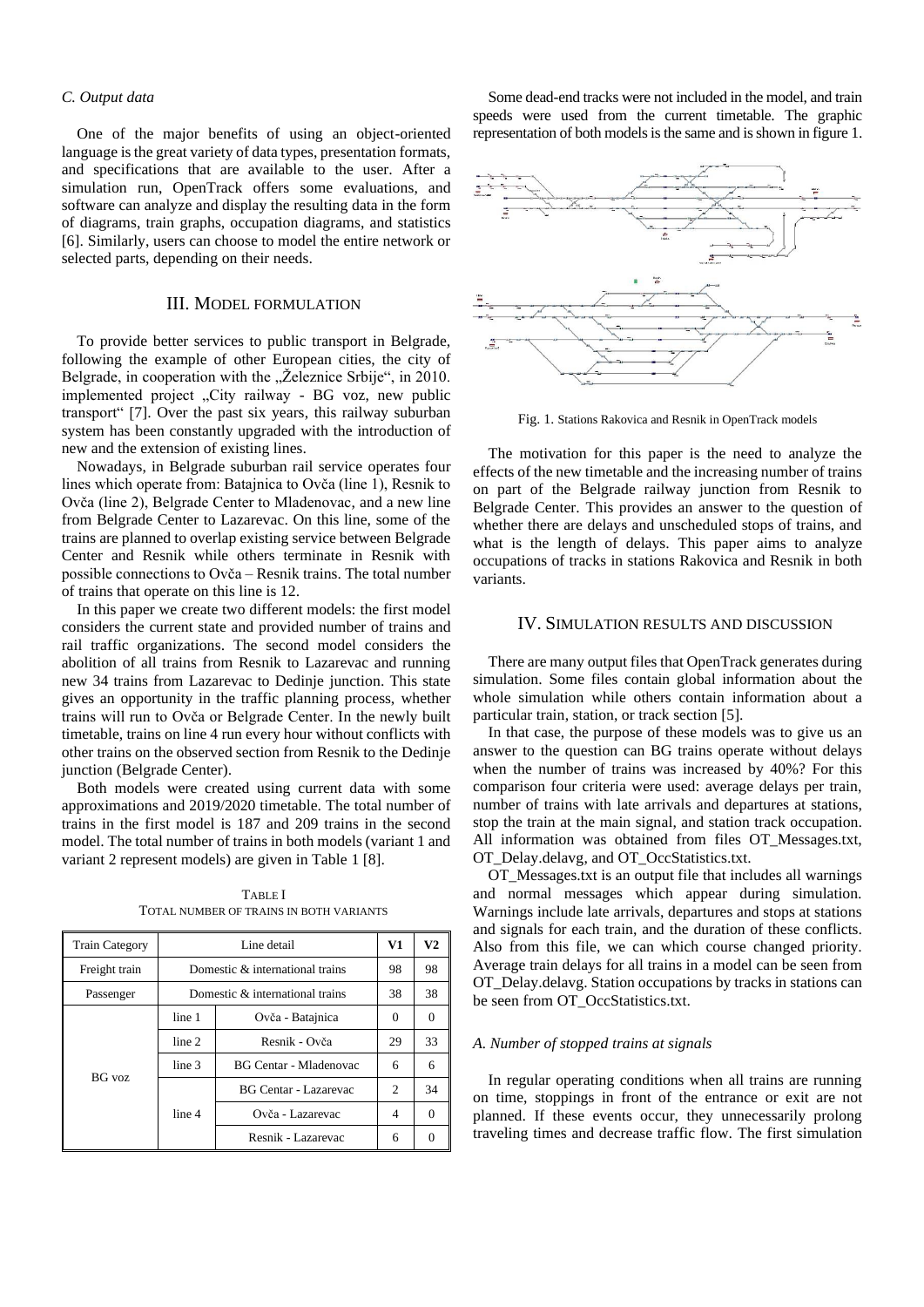results show the total number of stopped trains in front of the signal in station Rakovica and Resnik (Table 2).

TABLE II NUMBER OF STOPPED TRAINS AT SIGNALS

|          |                                 |      | V1             | V <sub>2</sub>                                                                                                                                                                                                                                                                                                                                                                                                                                           |                |                |                |
|----------|---------------------------------|------|----------------|----------------------------------------------------------------------------------------------------------------------------------------------------------------------------------------------------------------------------------------------------------------------------------------------------------------------------------------------------------------------------------------------------------------------------------------------------------|----------------|----------------|----------------|
| Station  | <b>Train</b><br>type            | Exit | Entrance       | $\mathsf{M}% _{T}=\mathsf{M}_{T}\!\left( a,b\right) ,\ \mathsf{M}_{T}=\mathsf{M}_{T}\!\left( a,b\right) ,\ \mathsf{M}_{T}=\mathsf{M}_{T}\!\left( a,b\right) ,\ \mathsf{M}_{T}=\mathsf{M}_{T}\!\left( a,b\right) ,\ \mathsf{M}_{T}=\mathsf{M}_{T}\!\left( a,b\right) ,\ \mathsf{M}_{T}=\mathsf{M}_{T}\!\left( a,b\right) ,\ \mathsf{M}_{T}=\mathsf{M}_{T}\!\left( a,b\right) ,\ \mathsf{M}_{T}=\mathsf{M}_{T}\!\left( a,b\right) ,\ \mathsf{M}_{T}=\math$ | Exit           | Entrance       | Ν              |
| Resnik   | <b>BG</b><br>train              | 12   | 3              | 15                                                                                                                                                                                                                                                                                                                                                                                                                                                       | 19             | 3              | 22             |
|          | Other                           | 21   | 8              | 29                                                                                                                                                                                                                                                                                                                                                                                                                                                       | 23             | 15             | 38             |
|          | $\mathbf{B}\mathbf{G}$<br>train | 1    | $\overline{2}$ | 3                                                                                                                                                                                                                                                                                                                                                                                                                                                        | $\,1$          | 3              | $\overline{4}$ |
| Rakovica | Other                           | 1    | 2              | $\overline{4}$                                                                                                                                                                                                                                                                                                                                                                                                                                           | $\overline{c}$ | $\overline{4}$ | 6              |
|          | Total                           | 35   | 15             | 50                                                                                                                                                                                                                                                                                                                                                                                                                                                       | 45             | 25             | 70             |

As we can see from table 2 the total number of stopped trains is increased from 50 in the first and 70 in the second model. On the other hand, there is a small increase in stopping the BG trains at the signal. All trains mostly stopped at some of the exit signals in station Resnik.

#### *B. Late arrivals and departures at stations*

The number of BG trains with late arrivals at stations Rakovica and Resnik in both models is shown in table 3. Also, this table consists of arrivals of all trains in models and their delays.

TABLE III NUMBER OF TRAINS WITH LATE ARRIVALS AND THEIR DELAYS

|          | Variant 1  |                    |                                   |                  |                                    |                                      |  |
|----------|------------|--------------------|-----------------------------------|------------------|------------------------------------|--------------------------------------|--|
| Station  | All trains | Total delays (min) | Average delays per<br>train (min) | <b>BG</b> trains | Total delays of BG<br>trains (min) | Average delays per<br>BG train (min) |  |
| Rakovica | 69         | 118.48             | 1.72                              | 28               | 53.25                              | 1.90                                 |  |
| Resnik   | 40         | 706.83             | 17.67                             | 6                | 19.32                              | 3.22                                 |  |
|          | Variant 2  |                    |                                   |                  |                                    |                                      |  |
| Rakovica | 85         | 199.95             | 2.35                              | 44               | 114.08                             | 2.59                                 |  |
| Resnik   | 50         | 759.20             | 15.18                             | 13               | 46.73                              | 3.59                                 |  |

As can be seen from Table 3 the number of trains with late arrivals at stations increased in variant 2. In variant one, the current state showed better results in total delays in stations and average delays per train. If we notice that in the second model the number of trains is increased by more the 40%, these delays

are meaningless and acceptable. More trains later arrived in Resnik than in Rakovica. Compared to the total number of trains the BG trains have very small delays when arriving in stations. Other trains have a very big total and average delays. That delays can cause timetable disturbances, especially if BG voz runs on every hour or less in the future.

The number of BG trains with late departures at stations Rakovica and Resnik in both models is shown in table 4. Also, this table consists of departures of all trains in models and their delays.

| TABLE IV                                               |
|--------------------------------------------------------|
| NUMBER OF TRAINS WITH LATE DEPARTURES AND THEIR DELAYS |

|          | Variant 1  |                    |                                   |                  |                                    |                                      |  |
|----------|------------|--------------------|-----------------------------------|------------------|------------------------------------|--------------------------------------|--|
| Station  | All trains | Total delays (min) | Average delays per<br>train (min) | <b>BG</b> trains | Total delays of BG<br>trains (min) | Average delays per<br>BG train (min) |  |
| Rakovica | 24         | 63.37              | 2.64                              | 10               | 33.43                              | 3.34                                 |  |
| Resnik   | 25         | 81.35              | 3.25                              | 10               | 50.75                              | 5.08                                 |  |
|          | Variant 2  |                    |                                   |                  |                                    |                                      |  |
| Rakovica | 32         | 142.65             | 4.46                              | 15               | 74.67                              | 4.98                                 |  |
| Resnik   | 43         | 179.85             | 4.18                              | 25               | 117.93                             | 4.72                                 |  |

Results show that the number of trains with late departures at stations is larger for variant 2 than for variant 1. Compared to the total number of trains BG trains have a lot less average delays in both models and these delays are similar in both stations.

### *C. Average delays per train*

By analyzing the obtained results for both models it can be seen that a lot of trains traffic on time or ahead the time in model two, compared to model one. It is noticeable that for increasing the total number of trains, from 53 to 71 BG trains, the average delay decreased. This is especially pronounced for line 4 from Belgrade Center to Lazarevac. The total average delay per train in both models is less than two minutes and train 7116 had a maximum delay of 10 minutes. If the number of freight and local passenger trains operates according to the current timetable the second model with an increased number of BG trains can be considered as a possible solution. Figure 2 shows the average delays per train in both models.

### *D. Track occupations in Resnik and Rakovica*

The last output from the OpenTrack simulation shows a total number of occupations and trains per hour on every station track in Resnik and Rakovica. The station track in Rakovica starts from the second to seventh track in the current infrastructure project. The results are shown in Table 5.